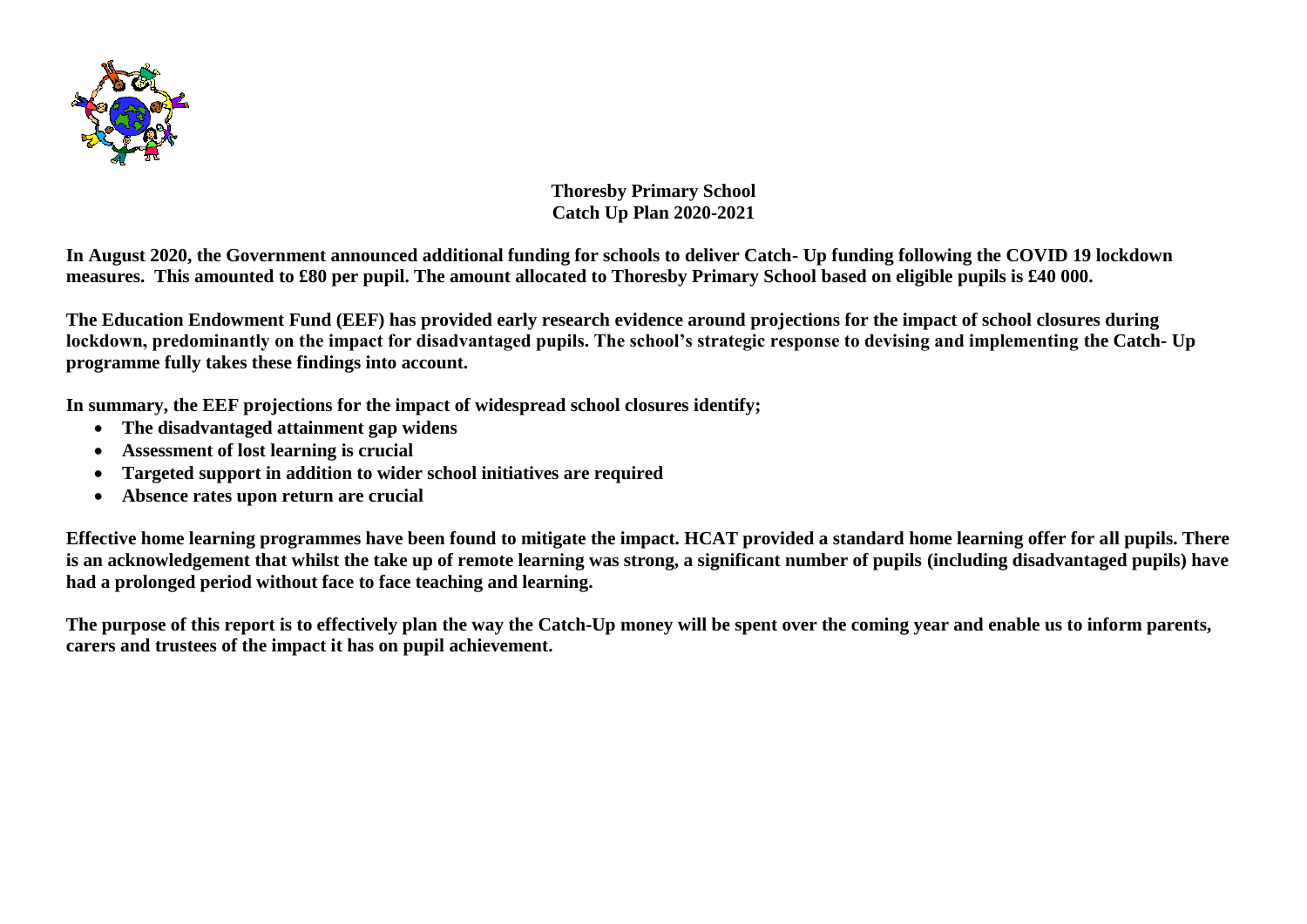## **Catch Up strategy statement (primary)**

| 1. Summary information           |         |                                |         |  |  |  |  |  |  |
|----------------------------------|---------|--------------------------------|---------|--|--|--|--|--|--|
| <b>School</b>                    |         | <b>Thoresby Primary School</b> |         |  |  |  |  |  |  |
| <b>Academic Year</b>             | 2020-21 | Total catch up budget          | £40 800 |  |  |  |  |  |  |
| <b>Total number of</b><br>pupils | 533     |                                |         |  |  |  |  |  |  |

**Identified Vulnerable groups for gaps in skills and knowledge upon return in September 2020**

| Vulnerable group                 | <b>Number in each Yeargroup</b> | <b>Rationale for vulnerability</b>                                             |
|----------------------------------|---------------------------------|--------------------------------------------------------------------------------|
| PA                               | $Y6 \times 14$                  | Previous PAs are more likely to find the transition back to full time learning |
|                                  | $Y5 \times 10$                  | difficult.                                                                     |
|                                  | $Y4 \times 12$                  |                                                                                |
|                                  | $Y3 \times 9$                   |                                                                                |
|                                  | $Y2 \times 5$                   |                                                                                |
|                                  | $Y1 \times 12$                  |                                                                                |
| Poor engagement through lockdown | Y6 x 12                         | Poor prior engagement raises likelihood of increased gaps in knowledge.        |
|                                  | $Y5 \times 19$                  |                                                                                |
|                                  | $Y4 \times 13$                  |                                                                                |
|                                  | Y3x6                            |                                                                                |
|                                  | $Y2 \times 7$                   |                                                                                |
|                                  | Y1 x13                          |                                                                                |
|                                  |                                 |                                                                                |
| CP/Well being                    | Y6 x 10                         | Reduced capacity for pupils being in a secure 'state' for learning based on    |
|                                  | Y5 x 22                         | evidenced research (neural pathways).                                          |
|                                  | Y4 x12                          |                                                                                |
|                                  | Y3x9                            |                                                                                |
|                                  | Y2 x 6                          |                                                                                |
|                                  | Y1x6                            |                                                                                |
| <b>Disadvantaged</b>             | $Y6 \times 15$                  | <b>Education Endowment Fund research findings that disadvantaged pupils</b>    |
|                                  | $Y5 \times 14$                  | likely to be greatest affected academically through lockdown.                  |
|                                  | Y4x9                            |                                                                                |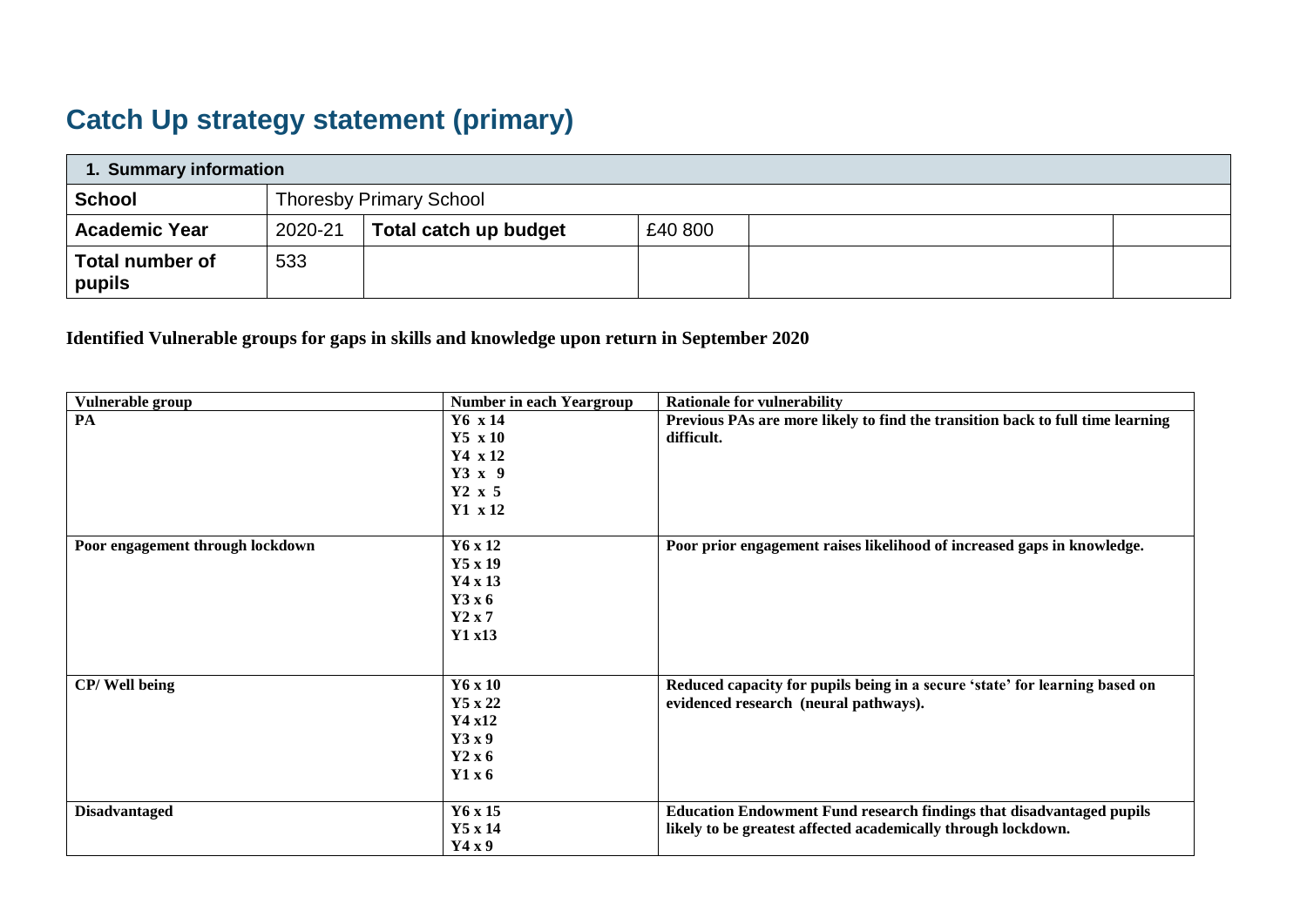|                                              | Y3 x 16        |                                                                             |
|----------------------------------------------|----------------|-----------------------------------------------------------------------------|
|                                              | $Y2 \times 11$ |                                                                             |
|                                              | Y1x9           |                                                                             |
|                                              | FS2            |                                                                             |
|                                              | FS1            |                                                                             |
| <b>SEN</b>                                   | Y6 x 10        | Home Learning materials less likely to fully meet their individual needs.   |
|                                              | Y5x6           |                                                                             |
|                                              | Y4 x 10        |                                                                             |
|                                              | Y3x3           |                                                                             |
|                                              | Y2x4           |                                                                             |
|                                              |                |                                                                             |
|                                              | Y1x6           |                                                                             |
|                                              |                |                                                                             |
| <b>LAC</b>                                   | Y6 x 2         | Reduced capacity for pupils being in a secure 'state' for learning based on |
|                                              | Y5x1           | evidenced research (neural pathways).                                       |
|                                              | Y4x1           |                                                                             |
|                                              | Y3x0           |                                                                             |
|                                              | Y2x1           |                                                                             |
|                                              | Y1x1           |                                                                             |
|                                              | FS2 x1         |                                                                             |
|                                              |                |                                                                             |
| Prior low attainment (below in more than one | Y6 x 22        | Those with low prior attainment already have significant gaps in knowledge  |
| curriculum area)                             | Y5 x 22        | which are likely to have increased further through lockdown.                |
|                                              | Y4 x 21        |                                                                             |
|                                              | Y3 x 15        |                                                                             |
|                                              | $Y2 \times 19$ |                                                                             |
|                                              |                |                                                                             |
|                                              |                |                                                                             |

## **By Yeargroup according to vulnerability to catch up**

|                          | Y6 | Y <sub>5</sub> | Y4 | Y3              | Y2 | Y <sub>1</sub> |
|--------------------------|----|----------------|----|-----------------|----|----------------|
| <b>PA</b>                | 14 | 10             | 12 | 9               |    | 12             |
| Poor engagement          | 12 | 19             | 13 | 6               |    | 13             |
| CP/Well being            | 10 | 22             | 12 | 9               | b  | 6              |
| Disadvantaged            | 15 | 14             | 9  | 16              | 11 | 9              |
| <b>SEN</b>               | 10 |                | 10 | $\sqrt{2}$<br>w |    | 6              |
| <b>LAC</b>               |    |                |    |                 |    |                |
| Prior low attainment     | 22 | 22             | 21 | 15              | 19 | N/A            |
| <b>Combined Barriers</b> | 99 | 94             | 78 | 58              | 53 |                |
|                          |    |                |    |                 |    |                |

## **2. Barriers to catch up (attainment)**

**In-school barriers** *(issues to be addressed in school, such as poor oral language skills)*

**A.** Issues with attendance and punctuality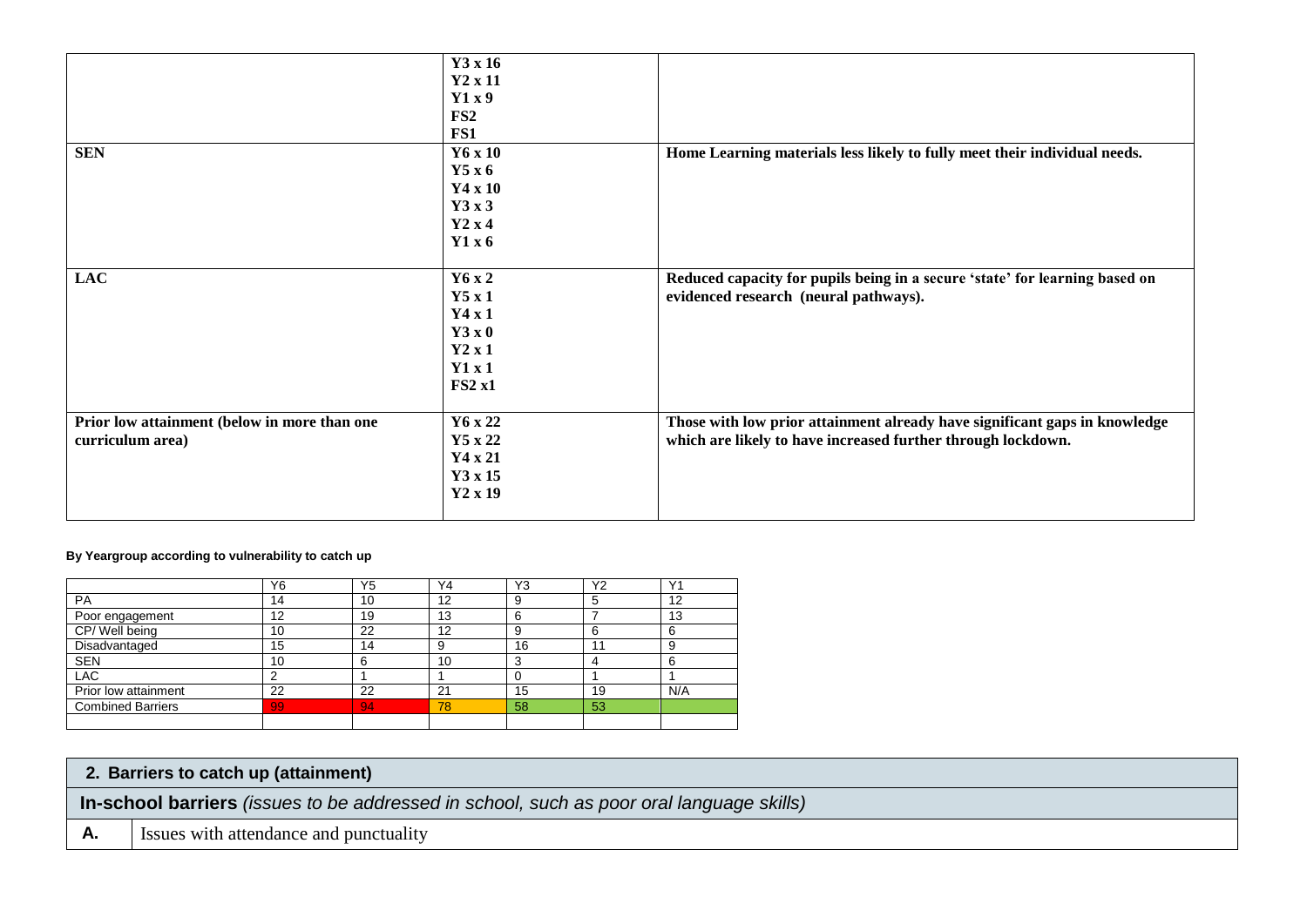| В.        | Prior low attainment                                                                                                      |                                                                                                     |  |  |  |  |  |  |  |  |
|-----------|---------------------------------------------------------------------------------------------------------------------------|-----------------------------------------------------------------------------------------------------|--|--|--|--|--|--|--|--|
| C.        | Y4 identified as having a high number of pupils vulnerable to social and emotional issues                                 |                                                                                                     |  |  |  |  |  |  |  |  |
| D         | FS2 high number of EHC pupils/Y1 identified as missing reading lessons at a significant stage of their development        |                                                                                                     |  |  |  |  |  |  |  |  |
|           | <b>External barriers</b> (issues which also require action outside school)                                                |                                                                                                     |  |  |  |  |  |  |  |  |
| E.        | Pupils who are transient                                                                                                  |                                                                                                     |  |  |  |  |  |  |  |  |
|           | 3. Desired outcomes                                                                                                       |                                                                                                     |  |  |  |  |  |  |  |  |
|           | Desired outcomes and how they will be measured<br>Success criteria                                                        |                                                                                                     |  |  |  |  |  |  |  |  |
| A.        | All pupils attend in line with all pupils nationally and be punctual for school                                           | Attendance % matches or exceeds national<br>Internal records indicate that punctuality is improving |  |  |  |  |  |  |  |  |
| <b>B.</b> | Pupils who have prior low attainment demonstrate rapid progress                                                           | % of Pupils with identified low attainment reduced to match/exceed<br>national                      |  |  |  |  |  |  |  |  |
| C.        | Y4 pupils (identified as a high number of vulnerable pupils) respond positively and are well integrated<br>to school life | % of Y4 pupils requiring additional support reduced over the year                                   |  |  |  |  |  |  |  |  |
| D.        | FS2/Y1 at ARE                                                                                                             | ARE matches/ exceeds national                                                                       |  |  |  |  |  |  |  |  |
| Ε.        | Transient pupils perform inline/ above stable population                                                                  | % of transient pupils at/ exceeding ARE at / above national                                         |  |  |  |  |  |  |  |  |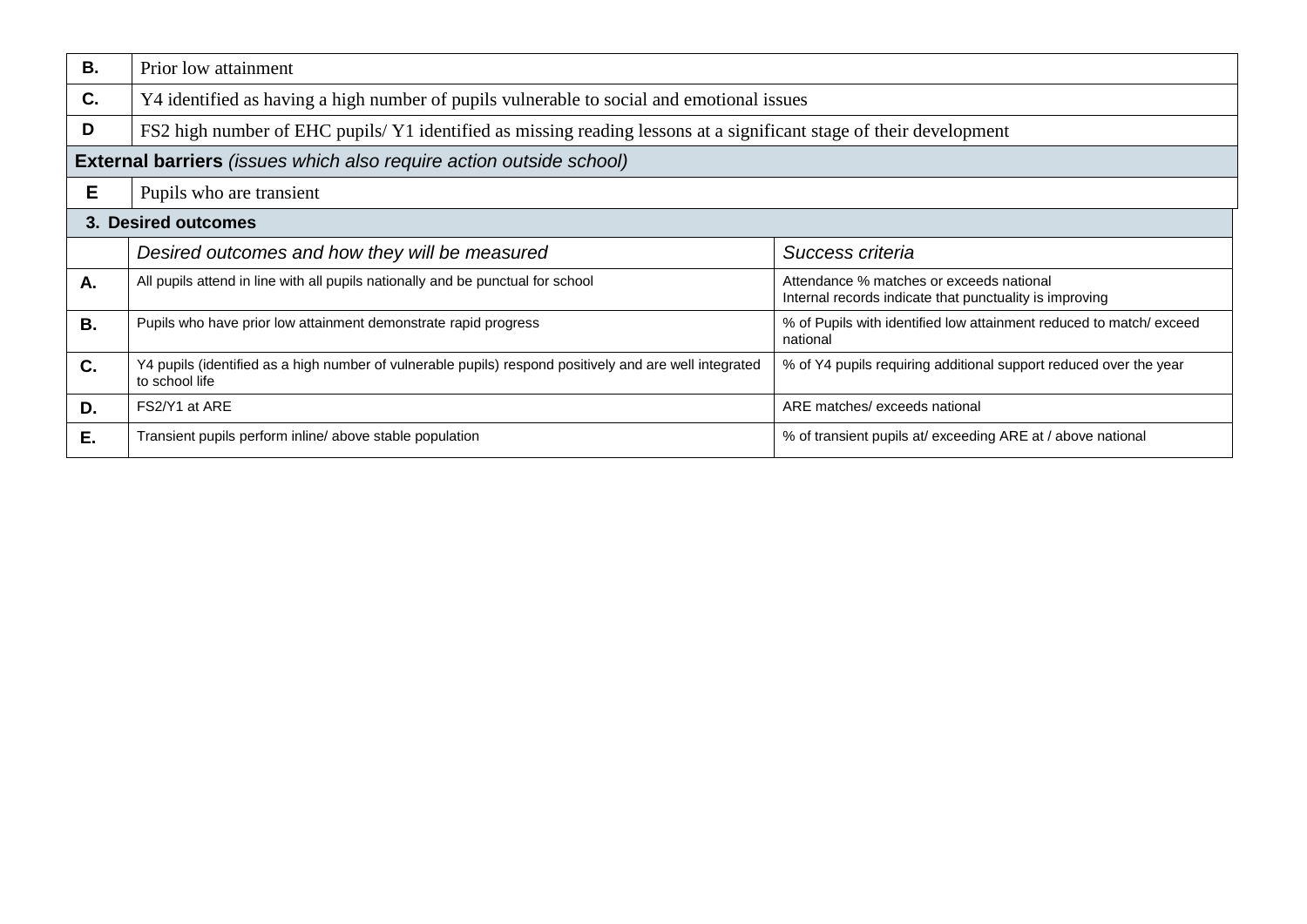| <b>Planned expenditure</b>                                                                                                                                                                                              |                                                                                                                                                                                                                                                                                                                                                                                                                     |                                                                                             |                                |                                                                                                                                                                           |                                                                                                                                                                                                               |              |                      |                                                                                    |                   |  |
|-------------------------------------------------------------------------------------------------------------------------------------------------------------------------------------------------------------------------|---------------------------------------------------------------------------------------------------------------------------------------------------------------------------------------------------------------------------------------------------------------------------------------------------------------------------------------------------------------------------------------------------------------------|---------------------------------------------------------------------------------------------|--------------------------------|---------------------------------------------------------------------------------------------------------------------------------------------------------------------------|---------------------------------------------------------------------------------------------------------------------------------------------------------------------------------------------------------------|--------------|----------------------|------------------------------------------------------------------------------------|-------------------|--|
|                                                                                                                                                                                                                         | Academic year<br>2020 - 2021                                                                                                                                                                                                                                                                                                                                                                                        |                                                                                             |                                |                                                                                                                                                                           |                                                                                                                                                                                                               |              |                      |                                                                                    |                   |  |
| The plan below outlines how the use of Catch-Up funding improves classroom pedagogy, provide targeted support and support whole<br>school strategies.<br>1. Quality of teaching for all (Quality First Teaching) WAVE 1 |                                                                                                                                                                                                                                                                                                                                                                                                                     |                                                                                             |                                |                                                                                                                                                                           |                                                                                                                                                                                                               |              |                      |                                                                                    |                   |  |
| <b>Desired</b><br>outcome                                                                                                                                                                                               | <b>Chosen</b><br>action /<br>approach                                                                                                                                                                                                                                                                                                                                                                               | <b>EEF</b><br><b>Resea</b><br>rch<br>link                                                   | Implemen<br>tation<br>date     | What is the<br>evidence and<br>rationale for<br>this choice?                                                                                                              | <b>How will</b><br>you<br>ensure it is<br>implement<br>ed well?                                                                                                                                               | Costi<br>ngs | <b>Staff</b><br>lead | When will you<br>review<br>implementation<br>?                                     | <b>Evaluation</b> |  |
| All pupils<br>attend school<br>and are<br>punctual                                                                                                                                                                      | Extension to well-<br>being team to<br>include additional<br>attendance officer<br>support<br>Whole school<br>attendance focus                                                                                                                                                                                                                                                                                      | EEF<br>Impact of<br>School<br><b>Closures</b><br>2020                                       | From<br>September<br>(ongoing) | Anticipated PA/<br>lates to increase<br>due to parent/ pupil<br>anxiety                                                                                                   | <b>AHT E Sirel</b><br>overview                                                                                                                                                                                | £8300k       | AHT<br>(ES)          | Initially weekly -<br>extending to fortnightly<br>during Autumn 2                  |                   |  |
| All pupils<br>regain the<br>stamina and<br>work ethic<br>prior to<br>lockdown to<br>sustain<br>learning<br>throughout<br>the full school<br>day                                                                         | Character skills and<br>attributes explicitly<br>identified and<br>praised across<br>whole school<br>(perseverance,<br>determination)<br>through Preparation<br>for Life programme<br>Character skills<br>interwoven through<br>lessons with<br>focused praise from<br>adults<br>New behaviour<br>policy developed<br>further with pupils/<br>parents - clear<br>expectations and<br>class management<br>techniques | EEF<br>Improvin<br>g Social<br>and<br>Emotion<br>al<br>Learning<br>in<br>Primary<br>Schools | September<br>(ongoing)         | All pupils (including<br>those who have<br>attended school<br>during lockdown)<br>have experienced<br>reduced curriculum<br>timings/ lower levels<br>of learning support. | <b>Staff CPD</b><br>character<br>education<br>Staff CPD<br>adapted lesson<br>planning and<br>classroom<br>management<br>techniques post<br>lockdown<br>New behaviour<br>policy shared<br>and agreed by<br>all | £1k          | HoS<br>(CC)          | Week $4$ – intention of<br>moving to fully<br>integrated p<br>provision by week 7. |                   |  |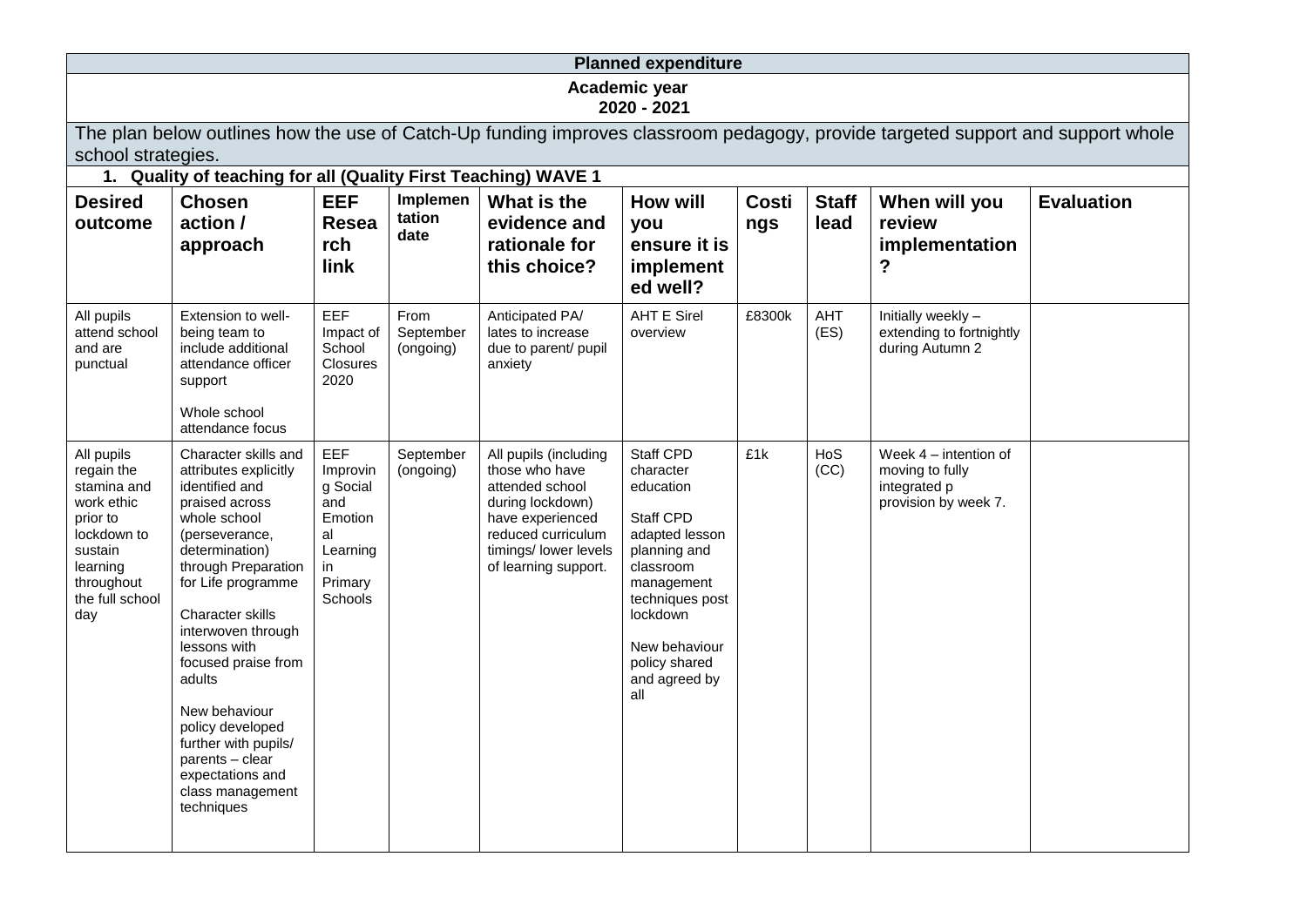| All pupils<br>have<br>sufficient<br>opportunity to<br>access<br>regular basic<br>skills revision<br>and<br>instruction | Revision to<br>timetable of school<br>day for first 4 weeks<br>Daily quality 1 <sup>st</sup><br>teaching<br>intervention. To<br>include 15 minute<br>sessions in addition<br>to daily English /<br>maths lessons on;<br>Reading (when                                                                                                                                               | <b>EEF</b><br>Improvin<br>g Social<br>and<br>Emotion<br>al<br>Learning<br>in<br>Primary<br>Schools | September            | Assumption that all<br>pupils have<br>increased gaps in<br>skills and<br>knowledge due to<br>lack of daily practice<br>Quality reading<br>opportunities<br>identified by school<br>as key deficit area<br>during lockdown. | Effective<br>communication<br>with all staff of<br>whole school<br>expectations<br>Reading<br>records | N/A | AHT<br>Phase<br>leaders | Week 4 review and<br>evaluate - inetention<br>to go no longer than<br>Autumn |  |
|------------------------------------------------------------------------------------------------------------------------|-------------------------------------------------------------------------------------------------------------------------------------------------------------------------------------------------------------------------------------------------------------------------------------------------------------------------------------------------------------------------------------|----------------------------------------------------------------------------------------------------|----------------------|----------------------------------------------------------------------------------------------------------------------------------------------------------------------------------------------------------------------------|-------------------------------------------------------------------------------------------------------|-----|-------------------------|------------------------------------------------------------------------------|--|
|                                                                                                                        | possible to an adult/<br>$peer) - focus$<br>decoding<br>Spelling lessons<br>(not Spelling Shed)<br>(incorporating<br>handwriting<br>practice)<br>X Tables lesson<br>(not TT rockstars)<br>SAFE curriculum<br>(Sequential, Active,<br>Focused, Explicit)<br>with an emphasis                                                                                                         |                                                                                                    | Throughout<br>Autumn | Evidence - how the<br>brain works - short,<br>intense bursts                                                                                                                                                               | Lesson 'drop<br>ins'/ staff<br>feedback                                                               |     |                         |                                                                              |  |
|                                                                                                                        | on quality over<br>quantity, brief and<br>regular sessions<br>Other subjects<br>protected in weekly<br>timetable<br>particularly PE<br>(Daily 10 min Move<br>It) PSHCE, Science<br>and theme<br>Links made (where<br>possible) to practise<br>basic skills in other<br>subjects<br>eg.measuring in<br>science, diary<br>writing in history<br>(these will not<br>negate the subject |                                                                                                    | term                 |                                                                                                                                                                                                                            | Lesson<br>planning<br>demonstrating<br>two pronged<br>objectives                                      |     |                         |                                                                              |  |
|                                                                                                                        | specific lesson<br>objectives)                                                                                                                                                                                                                                                                                                                                                      |                                                                                                    |                      |                                                                                                                                                                                                                            |                                                                                                       |     |                         |                                                                              |  |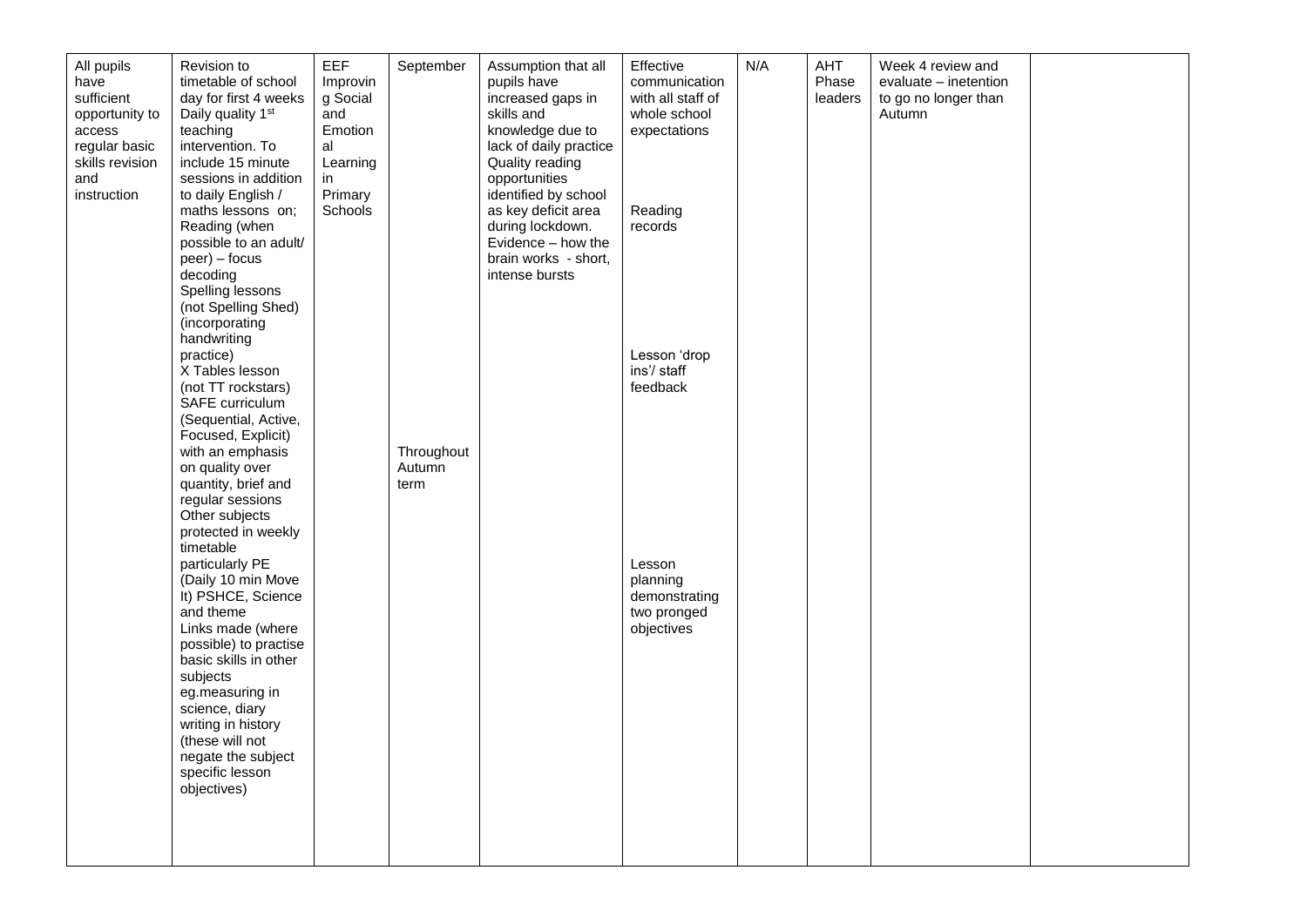| All pupils<br>have<br>sufficient<br>opportunity to<br>access<br>regular basic<br>skills revision<br>and<br>instruction | <b>TT Rockstars and</b><br>spelling shed<br>purchased to be<br>used outside lesson<br>time - before / after<br>school clubs' set as<br>homework                                                                      |                                                                                                                                                                         | From<br>September<br>2020     | X tables and<br>spelling identified as<br>a whole school<br>priority prior to<br>lockdown   | Clear<br>expectations to<br>all staff that<br>programmes<br>are for outside<br>lesson time | £1k                                     | $SDL-$<br>X table<br>lead<br>$RB-$<br>Spellin<br>g lead                   | Monitor take up and<br>opportunity for pupils<br>half termly<br><b>House Competitions</b> |  |
|------------------------------------------------------------------------------------------------------------------------|----------------------------------------------------------------------------------------------------------------------------------------------------------------------------------------------------------------------|-------------------------------------------------------------------------------------------------------------------------------------------------------------------------|-------------------------------|---------------------------------------------------------------------------------------------|--------------------------------------------------------------------------------------------|-----------------------------------------|---------------------------------------------------------------------------|-------------------------------------------------------------------------------------------|--|
| All pupils<br>have<br>sufficient<br>opportunity to<br>access<br>regular basic<br>skills revision<br>and<br>instruction | Home learning<br>resources<br>purchased (hard<br>copies) and Purple<br>Mash learning<br>platform                                                                                                                     | <b>EEF</b><br>Meta-<br>cognition<br>Guidanc<br>e Report<br>Followin<br>g Home<br>Learning<br>principle<br>s of;<br>Activate<br>Explain<br>Practice<br>Reflect<br>Review | From<br>September<br>2020     | Pupils will need<br>home learning<br>materials from first<br>day of absence                 | Class teacher<br>overview for<br>each pupil                                                | £1k<br>books<br>£1.5k<br>Purple<br>Mash | AHTs                                                                      | Termly                                                                                    |  |
| Gaps in<br>knowledge<br>and skills are<br>accurately<br>identified                                                     | Assessment<br>screening<br>undertaken in<br>appropriate<br>yeargroups for<br>phonics, spelling<br>PIRA and<br><b>PUMA</b><br>undertake<br>n                                                                          | Measura<br>ble score<br>to<br>previous<br>measure<br>s                                                                                                                  | Last week<br>in.<br>September | Staff need accurate<br>information around<br>gaps to inform<br>planning and<br>intervention | Standardised<br>screening<br>across<br>yeargroups                                          | N/A                                     | AHT<br>Assess<br>ment<br>lead,<br>AHT<br>curricul<br>um<br>(planni<br>ng) | Within first 2 weeks                                                                      |  |
| All pupils<br>rapidly<br>recover<br>reading skills<br>(including<br>phonics) so<br>they meet or<br>exceed ARE          | EYFS/KS1 recap<br>training in phonics -<br>whole class<br>approach with<br>targeted support<br>Whole staff recap -<br>Thoresby reading<br>teaching sequence<br>- adjust proportion<br>of decoding /<br>comprehension | NFER /<br>EEF<br>research<br>paper-<br>lockdown<br>impact<br>on<br>phonics                                                                                              | September<br>October          | Reading identified<br>as key area of<br>vulnerability due to<br>lockdown                    | Teaching<br>sequence has<br>proven track<br>record of<br>success                           | N/A                                     | Phonic<br>lead<br>Readin<br>g lead                                        | After week 4-<br>assessment and<br>further screening                                      |  |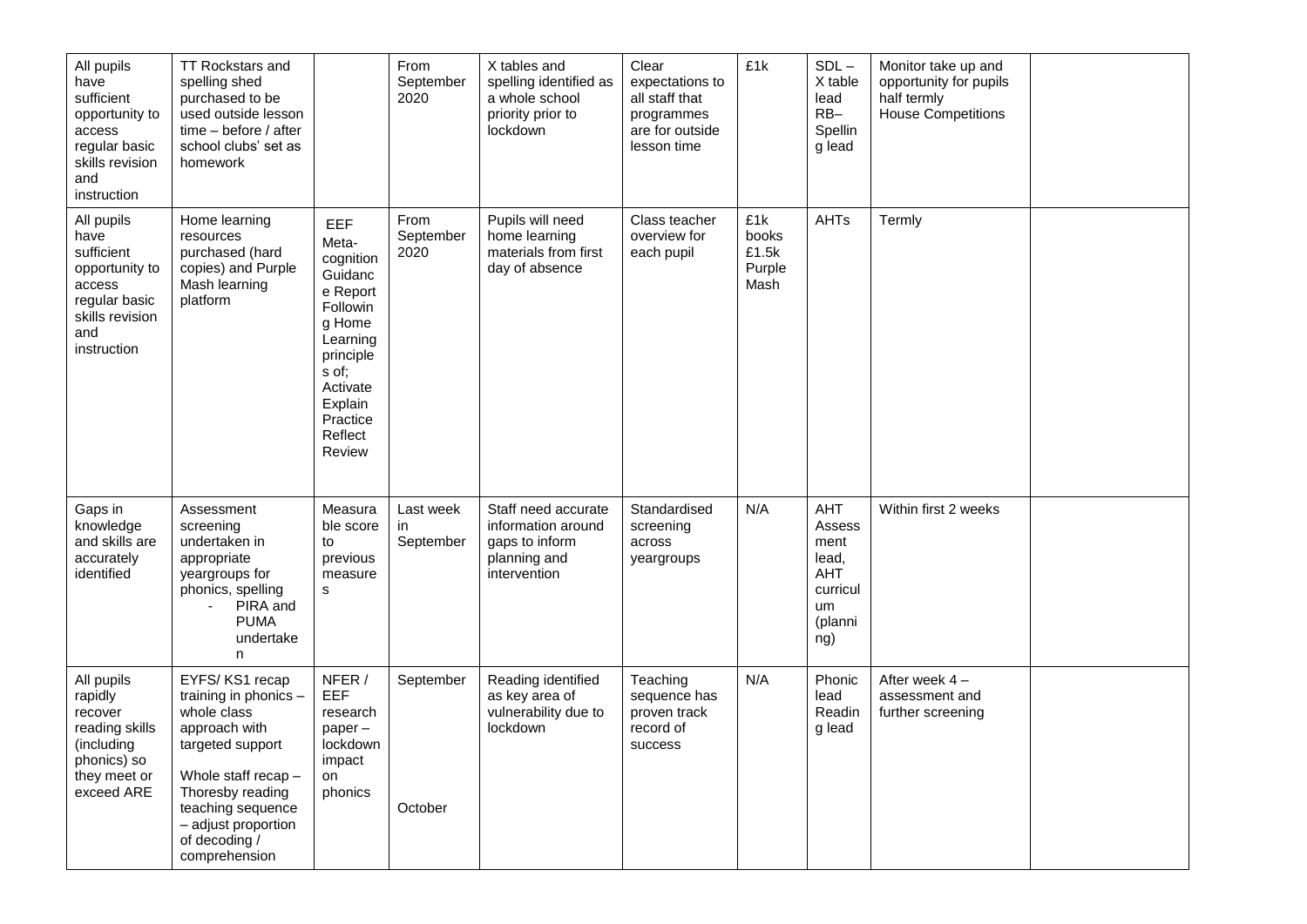|                                                                                        | accordingly to<br>pupils' identified<br>gaps<br>HCAT catch up<br>programme<br>followed                                                                                                                           |                                   | September                                      |                                                                          |                                                                                             |     |                                    |                                                |  |
|----------------------------------------------------------------------------------------|------------------------------------------------------------------------------------------------------------------------------------------------------------------------------------------------------------------|-----------------------------------|------------------------------------------------|--------------------------------------------------------------------------|---------------------------------------------------------------------------------------------|-----|------------------------------------|------------------------------------------------|--|
| All pupils<br>rapidly<br>recover<br>Writing skills<br>so they meet<br>or exceed<br>ARE | Whole staff recap -<br>Thoresby writing<br>teaching sequence<br>- adjust proportion<br>of composition and<br>sentence structure<br>accordingly.                                                                  | <b>TALK</b> for<br>writing        | November                                       | Writing identified as<br>key area of<br>vulnerability due to<br>lockdown | Teaching<br>sequence has<br>proven track<br>record of<br>success                            | N/A | Writing<br>lead                    |                                                |  |
|                                                                                        | HCAT catch up<br>programme<br>followed.                                                                                                                                                                          |                                   | September                                      |                                                                          |                                                                                             |     |                                    |                                                |  |
| All pupils<br>rapidly<br>recover<br>maths skills<br>so they meet<br>or exceed<br>ARE   | Whole staff CPD on<br>new approach to<br>teaching of maths<br>from external<br>consultant<br>(Effective Maths)<br>with follow up visits.<br>HCAT catch up<br>programme<br>adapted in line with<br>staff training | <b>EEF</b><br>mastery<br>learning | September                                      | Maths identified as<br>key area of<br>improvement                        | Whole school<br>review of the<br>teaching of<br>maths<br>undertaken<br>prior to<br>lockdown | £6k | Maths<br>team                      | Ongoing over year                              |  |
| Reading<br>books                                                                       | Provide and<br>replenish stocks of<br>high quality home<br>school reading<br>books to practise<br>skills at appropriate<br>level.                                                                                |                                   | September<br>/ October<br>following<br>amnesty | Focus on fluency,<br>particularly in<br>EYFS/KS1                         | All pupils able<br>to access high<br>quality reading<br>material                            | £4k | <b>FS</b><br>(Readi<br>ng<br>lead) | By Oct half term                               |  |
| 2.                                                                                     | <b>Targeted support WAVE 2/3</b>                                                                                                                                                                                 |                                   |                                                |                                                                          |                                                                                             |     |                                    |                                                |  |
| <b>Desired</b><br>outcome                                                              | <b>Chosen</b><br>action/approa<br>ch                                                                                                                                                                             |                                   |                                                | What is the<br>evidence and<br>rationale for<br>this choice?             | <b>How will</b><br>you<br>ensure it is                                                      |     | <b>Staff</b><br>lead               | When will you<br>review<br>implementation<br>? |  |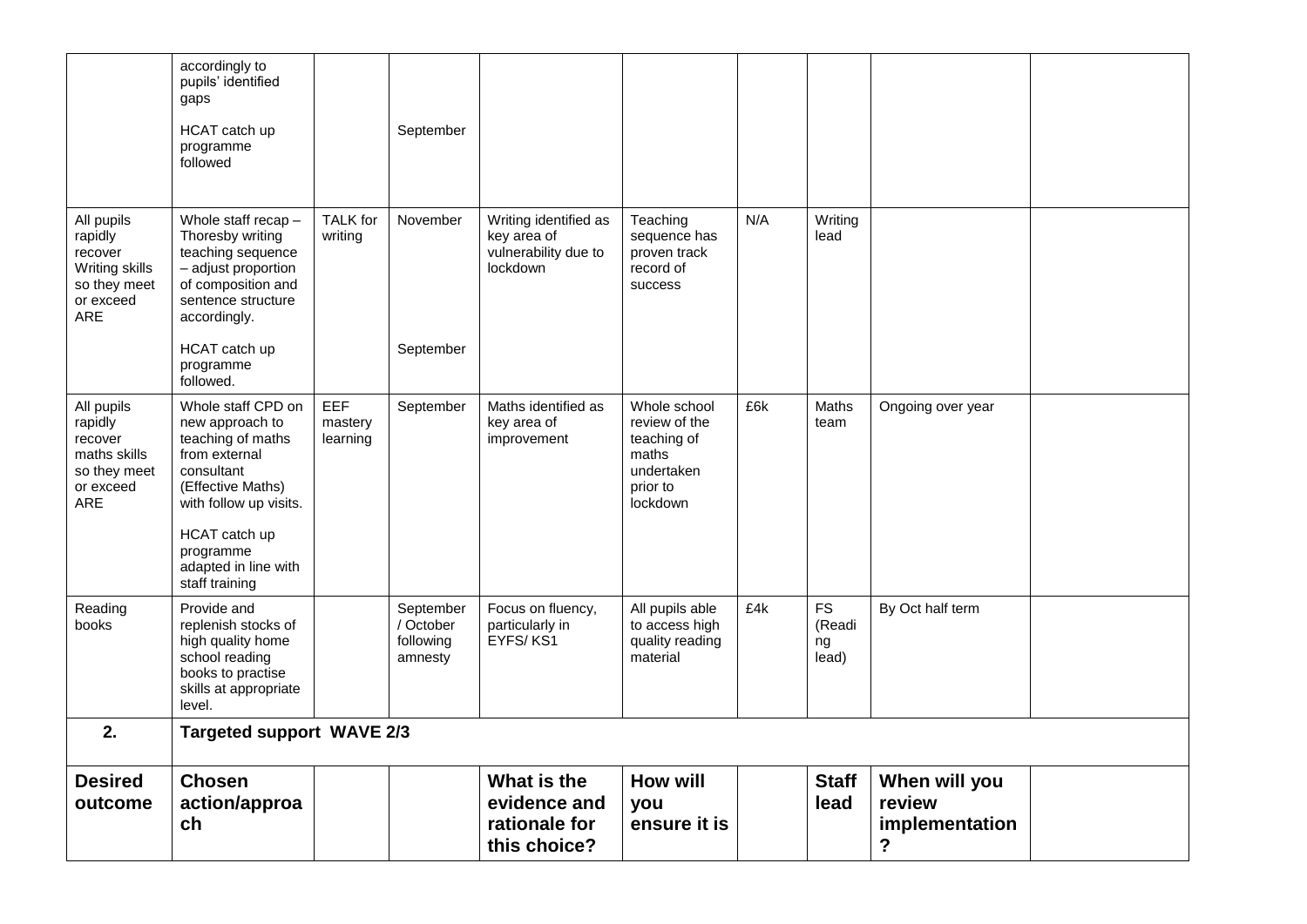|                                                                                                                                                             |                                                                                                                                                                                                                                           |                                                                                                    |                                   |                                                                                                                                                    | implement<br>ed well?                                                                                                                                                |      |                           |                        |  |
|-------------------------------------------------------------------------------------------------------------------------------------------------------------|-------------------------------------------------------------------------------------------------------------------------------------------------------------------------------------------------------------------------------------------|----------------------------------------------------------------------------------------------------|-----------------------------------|----------------------------------------------------------------------------------------------------------------------------------------------------|----------------------------------------------------------------------------------------------------------------------------------------------------------------------|------|---------------------------|------------------------|--|
| Pupils in<br>identified<br>vulnerable<br>groups rapidly<br>recover lost<br>gains in<br>learning<br>through<br>lockdown                                      | ASA targeted<br>support in reading<br>(including phonics),<br>writing (including<br>GPS and<br>handwriting) and<br>maths across the<br>school for pupils<br>highlighted through<br>screening, TA and<br>belonging an<br>identified aroun- | EEF<br>Making<br>best use<br>of TAs                                                                | September-<br>July<br>(afternoons | Identified vulnerable<br>groups are more<br>likely to require<br>additional support<br>outside of lesson<br>time                                   | Targeted<br>support out of<br>Quality 1 <sup>st</sup><br>designated<br>English and<br>maths lessons<br>Bespoke<br>support<br>programme<br>overseen and<br>devised hy | £18k | ES                        | Half termly monitoring |  |
| Pupils in<br>identified<br>vulnerable<br>groups<br>supported<br>socially and<br>emotionally to<br>Anellica Mood                                             | Attendance officer<br>actively engaging<br>with identified groups                                                                                                                                                                         | EEF<br>Impact of<br>School<br><b>Closures</b><br>2020                                              | From<br>September<br>(ongoing)    | Identified vulnerable<br>groups are more<br>likely to require<br>additional support to<br>enable them to<br>attend school every<br>day and on time | Proven track<br>record of<br>strategies that<br>work well with<br>local<br>community in<br>overcoming PA                                                             | N/A  | Attend<br>ance<br>Officer | Weekly                 |  |
| Pupils in<br>identified<br>vulnerable<br>groups<br>supported<br>socially and<br>emotionally to<br>ensure they<br>are in an<br>optimum state<br>مستوسط أنباء | Allocated emotional<br>well-being worker<br>support within<br>classes                                                                                                                                                                     | EEF<br>Improvin<br>g Social<br>and<br>Emotion<br>al<br>Learning<br>in<br>Primary<br><b>Schools</b> | From<br>September<br>(ongoing)    | Identified vulnerable<br>groups are more<br>likely to require<br>additional support to<br>enable them to<br>access learning                        | Proven track<br>record in<br>restorative<br>approach to<br>support<br>emotional well-<br>being                                                                       | N/A  | CG                        | Fortnightly            |  |
| Pupils<br>identified as<br>requiring<br>additional 1:1<br>support in<br>reading/<br>writing or<br>maths (WAVE<br>3)                                         | ASA/ teacher 1:1<br>support following<br>bespoke<br>programmes (in<br>addition to current<br>SEN programmes)                                                                                                                              | EEF<br>Making<br>best use<br>of TAs                                                                | November<br>onwards               | Some pupils are not<br>making rapid<br>enough gains<br>through wave 1 and<br>wave 2 to fill gaps in<br>learning                                    | Effective<br>targeting of<br>pupils requiring<br>Wave 3<br>Effective<br>monitoring of<br>Wave 3<br>programme                                                         | N/A  | AHT<br>SK/FS              | Half termly            |  |